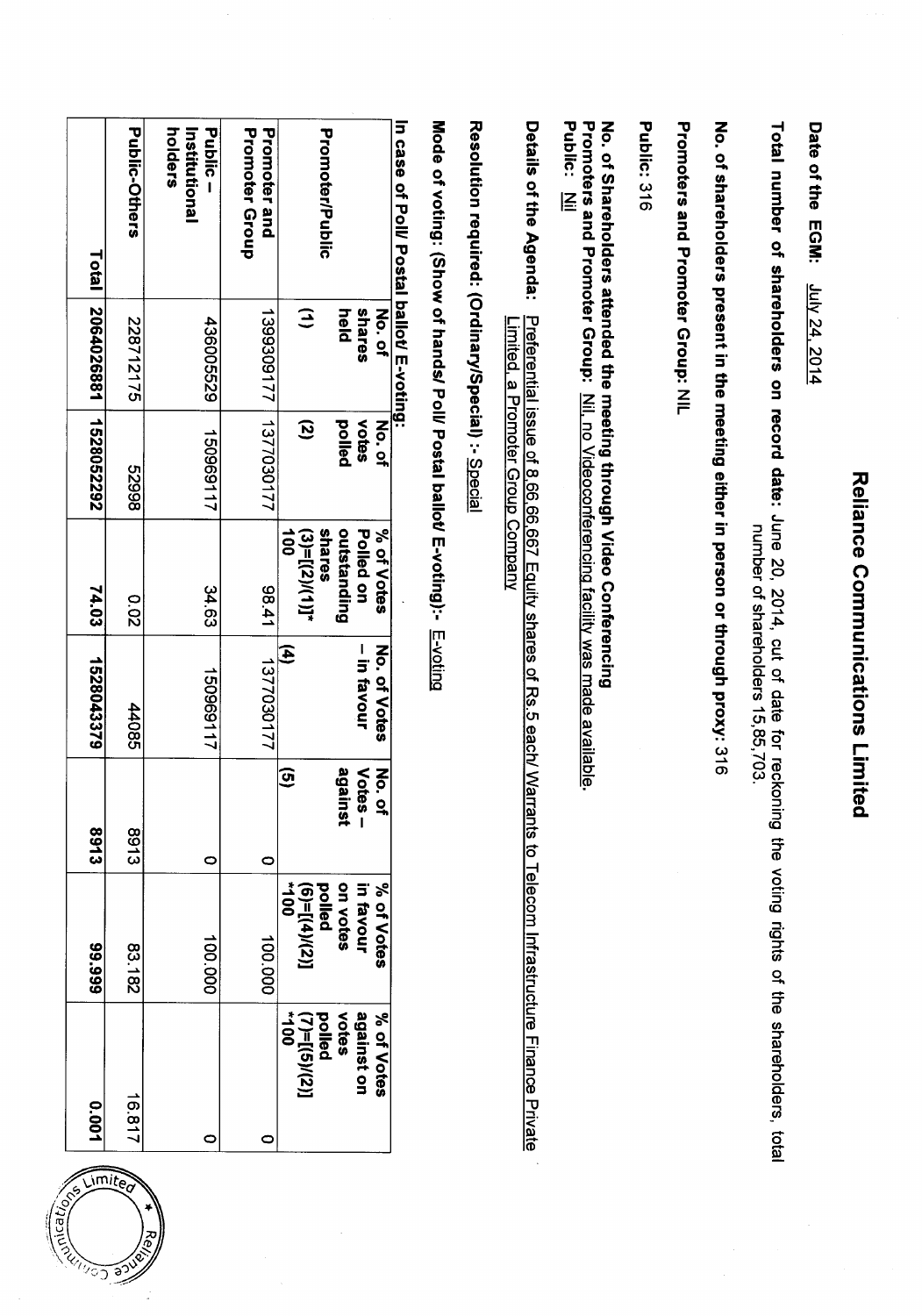## **dayal and lohia chartered accountants**

**Date: July 24, 2014** 

**To, The Chairman, Reliance Communications Limited H' Block, 1st Floor, Dhirubhai Ambani Knowledge City, Nevi Mumbai — 400 710.** 

**Dear Sir,** 

## **Sub : Report on Electronic Voting**

**This has reference to my appointment as Scrutinizer by the Board of Directors at their meeting held on June 24, 2014 in terms of Section 108 of the Companies Act, 2013 read with Rule 20 of the Companies (Management and Administration) Rules, 2014 for voting by Electronic Means (e-voting) in respect of the business to be transacted at the Extra ordinary General Meeting as per Notice dated June 24, 2014, issued by Reliance Communications Limited (the Company) to its Share holders.** 

**The Company had appointed Karvy Computershare Private Limited (Karvy) as the Service Provider for extending the facility of electronic voting to the shareholders of the Company. The Service Provider had provided a system for recording the votes of the shareholders electronically on the item of the business sought to be transacted in the Extra ordinary General Meeting of the Company which is scheduled to be held on Thursday, the July 24, 2014. Accordingly, the Service Provider had set up e-voting facility on their website https;//evoting.karvy.com . The Company had uploaded the notice of the meeting on the website of the Company and also that of it's Service Provider to facilitate their shareholders to cast their vote through e-voting.** 

**In this connection, I submit my report as under:** 

- **1. The Company had sent notice of the Extra Ordinary General Meeting to all the members of the Company whose names appear in the register of members as on June 20, 2014 in accordance with Rule 20 of the Companies (Management and Administration) Rules 2014 (Rules). The e-voting remained open from 10.00 a.m. on July 18, 2014 to 6.00 p.m. on July 20, 2014.**
- **2. At the end of the voting period, the portal where votes were cast was blocked.**